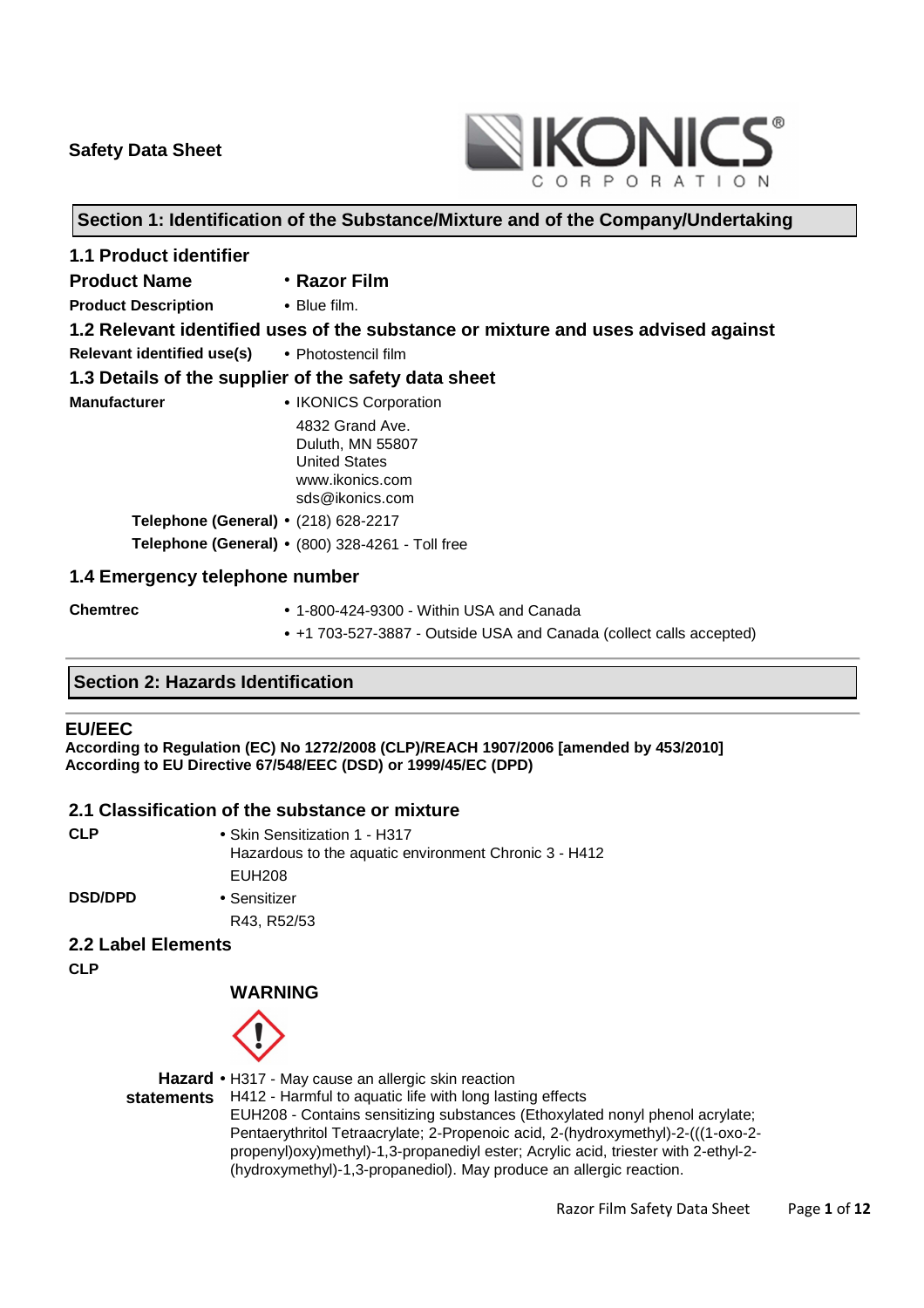# **Precautionary statements Prevention** • P261 - Avoid breathing dust, fume, gas, mist, vapors and/or spray. P272 - Contaminated work clothing should not be allowed out of the workplace. P273 - Avoid release to the environment. P280 - Wear protective gloves/protective clothing/eye protection/face protection. **Response** • P302+P352 - IF ON SKIN: Wash with plenty of soap and water. P333+P313 - If skin irritation or rash occurs: Get medical advice/attention. P321 - Specific treatment, see supplemental first aid information. P363 - Wash contaminated clothing before reuse. **Storage/Disposal** • P501 - Dispose of content and/or container in accordance with local, regional, national, and/or international regulations. **DSD/DPD Risk phrases** • R43 - May cause sensitization by skin contact. R52/53 - Harmful to aquatic organisms, may cause long-term adverse effects in the aquatic environment. **Safety phrases** • S24 - Avoid contact with skin. S37 - Wear suitable gloves. S45 - In case of accident or if you feel unwell, seek medical advice immediately (show the label where possible).

### **2.3 Other Hazards**

| <b>CLP</b>     | • No data available |
|----------------|---------------------|
| <b>DSD/DPD</b> | • No data available |

## **UN GHS**

**According to Third Revised Edition** 

#### **2.1 Classification of the substance or mixture**

- 
- **UN GHS** Skin Sensitization 1 H317

Hazardous to the aquatic environment Chronic 3 - H412

## **2.2 Label elements**

**UN GHS** 

# **WARNING**



|                                    | Hazard statements • H317 - May cause an allergic skin reaction<br>H412 - Harmful to aquatic life with long lasting effects                                                                                                                                                                               |
|------------------------------------|----------------------------------------------------------------------------------------------------------------------------------------------------------------------------------------------------------------------------------------------------------------------------------------------------------|
| <b>Precautionary</b><br>statements |                                                                                                                                                                                                                                                                                                          |
|                                    | <b>Prevention •</b> P261 - Avoid breathing dust, fume, gas, mist, vapors and/or spray.<br>P272 - Contaminated work clothing should not be allowed out of the workplace.<br>P273 - Avoid release to the environment.<br>P280 - Wear protective gloves/protective clothing/eye protection/face protection. |
|                                    | <b>Response •</b> P302+P352 - IF ON SKIN: Wash with plenty of soap and water.<br>P333+P313 - If skin irritation or rash occurs: Get medical advice/attention.<br>P321 - Specific treatment, see supplemental first aid information.<br>P363 - Wash contaminated clothing before reuse.                   |
|                                    | Storage/Disposal • P501 - Dispose of content and/or container in accordance with local, regional, national,<br>and/or international regulations.                                                                                                                                                         |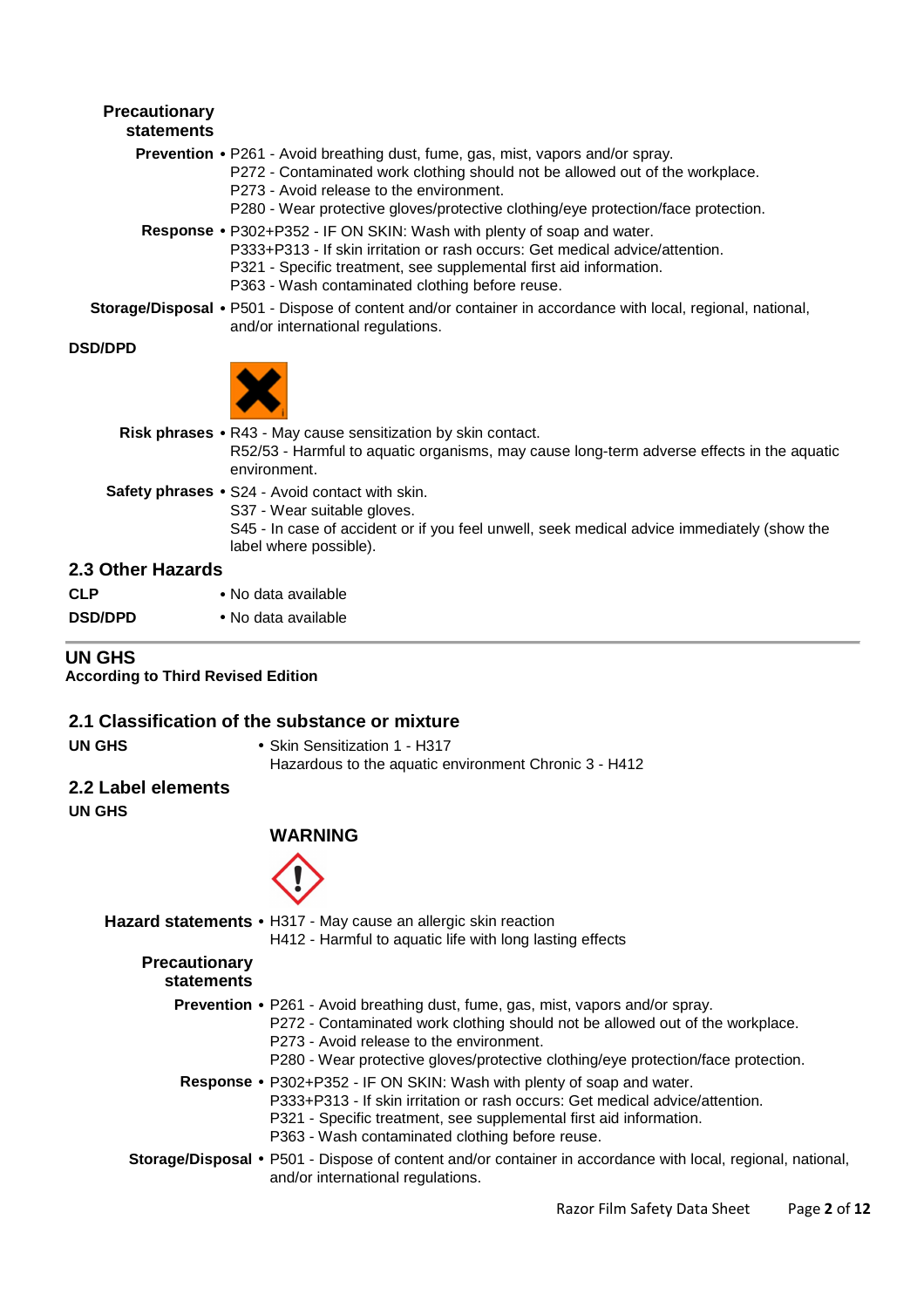# **2.3 Other hazards UN GHS** • No data available **United States (US) According to OSHA 29 CFR 1910.1200 HCS 2.1 Classification of the substance or mixture OSHA HCS 2012** • Skin Sensitization 1 - H317 **2.2 Label elements OSHA HCS 2012 WARNING Hazard statements** • May cause an allergic skin reaction - H317 **Precautionary statements Prevention** • Avoid breathing dust, fume, gas, mist, vapors and/or spray. - P261 Contaminated work clothing should not be allowed out of the workplace. - P272 Wear protective gloves/protective clothing/eye protection/face protection. - P280 **Response** • IF ON SKIN: Wash with plenty of soap and water. - P302+P352 If skin irritation or rash occurs: Get medical advice/attention. - P333+P313 Specific treatment, see supplemental first aid information. - P321 Wash contaminated clothing before reuse. - P363 **Storage/Disposal** • Dispose of content and/or container in accordance with local, regional, national, and/or international regulations. - P501 **2.3 Other hazards OSHA HCS 2012** • No data available **Canada According to WHMIS**

| 2.1 Classification of the substance or mixture |                             |
|------------------------------------------------|-----------------------------|
| <b>WHMIS</b>                                   | • Other Toxic Effects - D2B |
| 2.2 Label elements                             |                             |
| <b>WHMIS</b>                                   | $(\top)$                    |
|                                                | • Other Toxic Effects - D2B |

**2.3 Other hazards WHMIS** • No data available

**2.4 Other information NFPA**

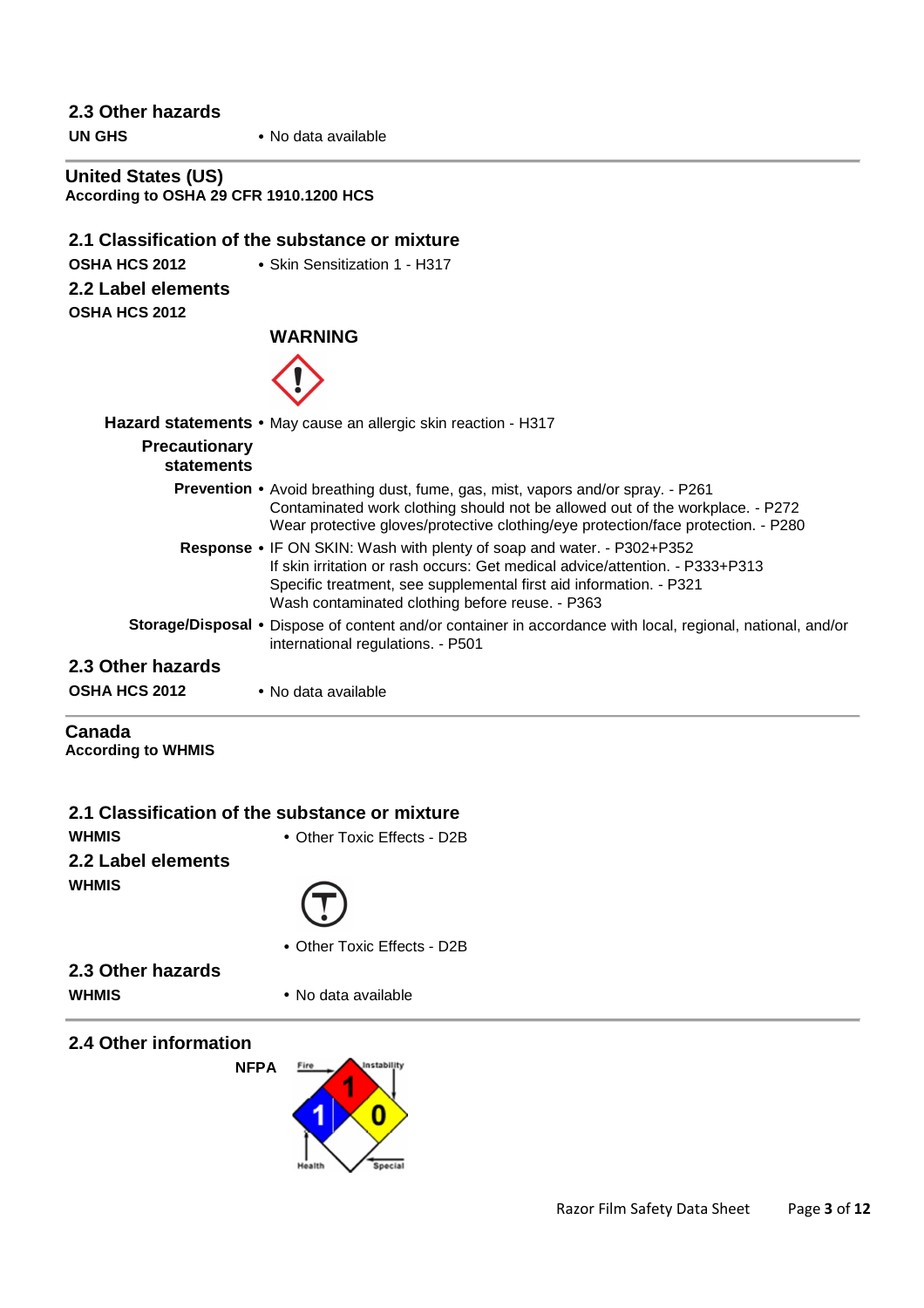# **Section 3 - Composition/Information on Ingredients**

# **3.1 Substances**

# **3.2 Mixtures**

| <b>Composition</b>                                                                                      |                                                                                                                          |                           |                                                                                  |                                                                                                                                                                                                                                                                                          |                 |
|---------------------------------------------------------------------------------------------------------|--------------------------------------------------------------------------------------------------------------------------|---------------------------|----------------------------------------------------------------------------------|------------------------------------------------------------------------------------------------------------------------------------------------------------------------------------------------------------------------------------------------------------------------------------------|-----------------|
| <b>Chemical Name</b>                                                                                    | <b>Identifiers</b>                                                                                                       | $\frac{0}{0}$             | <b>LD50/LC50</b>                                                                 | <b>Classifications According to</b><br><b>Regulation/Directive</b>                                                                                                                                                                                                                       | <b>Comments</b> |
| Ethoxylated nonyl phenol acrylate                                                                       | CAS:678991-<br>$31 - 6$                                                                                                  | 1% TO<br>5%               |                                                                                  | <b>WHMIS:</b><br><b>UN GHS: Skin Irrit. 2: Skin</b><br>Sens. 1<br><b>EU DSD/DPD:</b><br>EU CLP:<br><b>OSHA HCS 2012:</b>                                                                                                                                                                 | <b>NDA</b>      |
| Pentaerythritol Tetraacrylate                                                                           | CAS: 4986-89-4<br>EC.<br>Number: 225-<br>644-1<br>EU Index:607-<br>122-00-9<br><b>EINECS:225-</b><br>644-1               | 1% TO<br>3%               |                                                                                  | <b>WHMIS:</b><br>UN GHS: Eye Irrit. 2A; Skin<br>Irrit. 2; Skin Sens. 1<br>EU DSD/DPD: Irritant(Xi);<br>R36/38; R43<br>EU CLP:<br><b>OSHA HCS 2012:</b>                                                                                                                                   | <b>NDA</b>      |
| Benzophenone                                                                                            | CAS:119-61-9<br><b>EINECS:204-</b><br>$337-6$                                                                            | 0.1%<br><b>TO</b><br>0.3% | Ingestion/Oral-Rat<br>$LD50 \cdot > 10$ g/kg<br>Skin-Rabbit LD50 .<br>3535 mg/kg | <b>WHMIS: Other Toxic Effects -</b><br>D <sub>2</sub> B<br><b>UN GHS: Aquatic Acute 1;</b><br>Aquatic Chronic 1; Eye Irrit. 2A;<br>Skin Irrit. 3<br>EU DSD/DPD: R36/38; R50/53<br>EU CLP: Aquatic Acute 1;<br>Aquatic Chronic 1; Eye Irrit. 2;<br>Skin Irrit, 2<br><b>OSHA HCS 2012:</b> | <b>NDA</b>      |
| 2-Propenoic acid, 2-<br>(hydroxymethyl)-2-(((1-oxo-2-<br>propenyl)oxy)methyl)-1,3-<br>propanediyl ester | CAS:3524-68-3<br>EC.<br>Number: 222-<br>540-8<br>EU Index:607-<br>$110 - 00 - 3$<br><b>EINECS:222-</b><br>540-8          | 0.4%<br><b>TO</b><br>1.5% | Ingestion/Oral-Rat<br>$LD50 \cdot 1830$ mg/kg<br>Skin-Rabbit LD50 .<br>4 mL/kg   | <b>WHMIS:</b><br><b>UN GHS: Skin Irrit. 2; Skin</b><br>Sens. 1<br>EU DSD/DPD: Irritant(Xi);<br>R36/38; R43<br>EU CLP:<br><b>OSHA HCS 2012:</b>                                                                                                                                           | <b>NDA</b>      |
| Acrylic acid, triester with 2-ethyl-2-<br>(hydroxymethyl)-1,3-propanediol                               | CAS: 15625-89-<br>5<br>EC.<br>Number:239-<br>$701-3$<br>EU Index:607-<br>$111 - 00 - 9$<br><b>EINECS:239-</b><br>$701-3$ | 0.4%<br><b>TO</b><br>1.2% | Ingestion/Oral-Rat<br>LD50 • 5190 µL/kg<br>Skin-Rabbit LD50 .<br>5170 mg/kg      | <b>WHMIS:</b><br><b>UN GHS:</b> Eye Irrit. 2A; Skin<br>Irrit. 2: Skin Sens. 1<br>EU DSD/DPD: Irritant(Xi);<br>R36/38; R43<br>EU CLP:<br><b>OSHA HCS 2012:</b>                                                                                                                            | <b>NDA</b>      |

### **European Chemicals Agency – Candidate List of Substances of Very High Concern for Authorization**

Ethoxylated nonyl phenol acrylate, CAS #678991-31-6; (4-Nonylphenol, branched and linear, ethoxylated); listed 2013/06/20; 1-5%.

#### **Key to abbreviations**

= See Section 16 for full text of R phrases

### **Section 4 - First Aid Measures**

### **4.1 Description of first aid measures**

**Inhalation** • IF INHALED: If breathing is difficult, remove victim to fresh air and keep at rest in a position comfortable for breathing. If not breathing, give artificial respiration and call 911 or emergency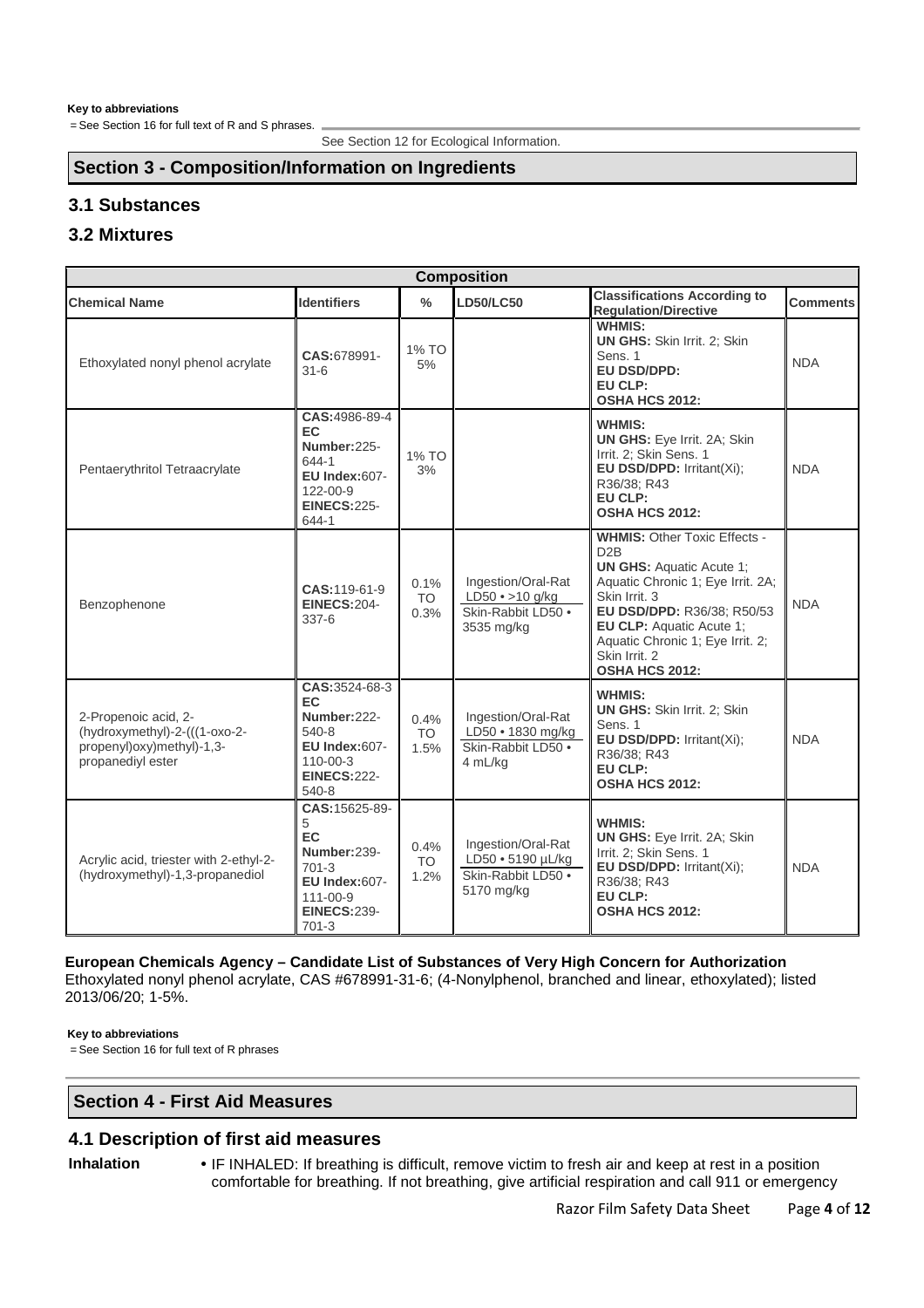|             | medical service.                                                                                                                                                                                                                 |
|-------------|----------------------------------------------------------------------------------------------------------------------------------------------------------------------------------------------------------------------------------|
| <b>Skin</b> | • IF ON SKIN: Wash with plenty of soap and water. If skin irritation occurs: Get medical<br>advice/attention. Take off contaminated clothing and wash before reuse.                                                              |
| Eye         | • IF IN EYES: Rinse cautiously with water for several minutes. Remove contact lenses, if present<br>and easy to do. Continue rinsing. If eye irritation persists: Get medical advice/attention.                                  |
| Ingestion   | • If swallowed, do NOT induce vomiting unless directed to do so by medical personnel. Rinse<br>mouth. Never give anything by mouth to an unconscious person. If large quantities are<br>swallowed, call a physician immediately. |

#### **4.2 Most important symptoms and effects, both acute and delayed**

• No data available

#### **4.3 Indication of any immediate medical attention and special treatment needed**

#### **Section 5 - Firefighting Measures**

#### **5.1 Extinguishing media**

| <b>Suitable Extinguishing</b><br><b>Media</b>   | • SMALL FIRES: Dry chemical, CO2, water spray or regular foam.<br>LARGE FIRE: Water spray, fog or regular foam.                                                                        |
|-------------------------------------------------|----------------------------------------------------------------------------------------------------------------------------------------------------------------------------------------|
| <b>Unsuitable</b><br><b>Extinguishing Media</b> | • No data available                                                                                                                                                                    |
|                                                 | Firefighting Procedures • LARGE FIRES: Use extinguishing agent suitable for type of surrounding fire.<br>Keep unauthorized personnel away.<br>Ventilate closed spaces before entering. |
|                                                 | 5.2 Special hazards arising from the substance or mixture                                                                                                                              |

#### **5.2 Special hazards arising from the substance or mixture**

**Unusual Fire and Explosion Hazards**  • Some of these materials may burn, but none ignite readily.

Hazardous Combustion • Products of combustion include: carbon oxides (COx), nitrogen oxides (NOx). **Products** 

## **5.3 Advice for firefighters**

• Structural firefighters' protective clothing provides limited protection in fire situations ONLY; it is not effective in spill situations where direct contact with the substance is possible.

Wear chemical protective clothing that is specifically recommended by the manufacturer. It may provide little or no thermal protection.

Wear positive pressure self-contained breathing apparatus (SCBA).

# **Section 6 - Accidental Release Measures**

#### **6.1 Personal precautions, protective equipment and emergency procedures**

**Personal Precautions** • No special precautions expected to be necessary if material is used under ordinary conditions and as recommended.

**Emergency Procedures** • No emergency procedures are expected to be necessary if material is used under ordinary conditions as recommended.

#### **6.2 Environmental precautions**

• No data available

#### **6.3 Methods and material for containment and cleaning up**

- **Containment/Clean-up Measures**
- Use appropriate Personal Protective Equipment (PPE) No special precautions or procedures are necessary.

#### **6.4 Reference to other sections**

• Refer to Section 8 - Exposure Controls/Personal Protection and Section 13 - Disposal Considerations.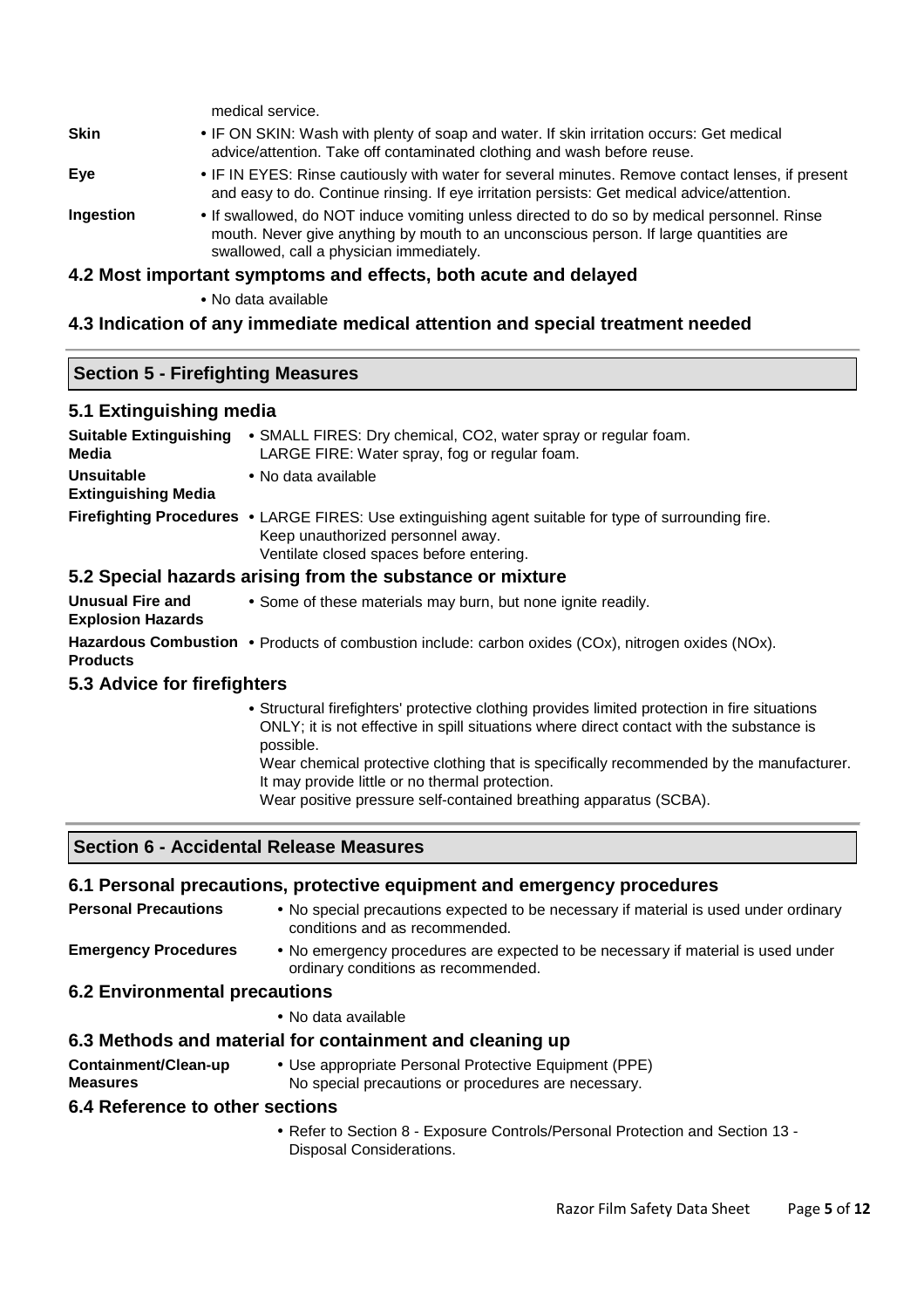## **Section 7 - Handling and Storage**

### **7.1 Precautions for safe handling**

**Handling** • Use good safety and industrial hygiene practices.

## **7.2 Conditions for safe storage, including any incompatibilities**

- **Storage** Store in a cool, dry place.
- 
- **Special Packaging Materials** Package in opaque containers and/or use additional light-blocking materials.

**7.3 Specific end use(s)**

• Refer to Section 1.2 - Relevant identified uses.

# **Section 8 - Exposure Controls/Personal Protection**

## **8.1 Control parameters**

#### **Exposure Control Notations**

#### **Germany DFG**

•2-Propenoic acid, 2-(hydroxymethyl)-2-(((1-oxo-2-propenyl)oxy)methyl)-1,3-propanediyl ester (3524-68-3): **Sensitizers:** (skin sensitizer) •Acrylic acid, triester with 2-ethyl-2-(hydroxymethyl)-1,3-propanediol (15625-89-5): **Sensitizers:** (skin sensitizer)

### **8.2 Exposure controls**

**Engineering Measures/Controls** • Local exhaust is recommended but not required. Provide adequate ventilation as necessary.

**Personal Protective Equipment Pictograms** •



**General Industrial Hygiene Considerations** 

- **Respiratory**  In case of insufficient ventilation, wear suitable respiratory equipment.
- **Eye/Face •** Wear protective eyewear (goggles, face shield, or safety glasses).
- **Hands**  Wear protective gloves rubber or neoprene.
- **Skin/Body** Wear protective clothing apron or other impervious body coverings.
	- Handle in accordance with good industrial hygiene and safety practice.
- **Environmental Exposure Controls**  No data available

# **Section 9 - Physical and Chemical Properties**

# **9.1 Information on Physical and Chemical Properties**

| <b>Material Description</b>          |              |                             |                   |
|--------------------------------------|--------------|-----------------------------|-------------------|
| <b>Physical Form</b>                 | Solid        | Appearance/Description      | Film              |
| Color                                | <b>Blue</b>  | Odor                        | Not relevant      |
| <b>Taste</b>                         | Not relevant | <b>Odor Threshold</b>       | Not relevant      |
| Physical and Chemical<br>Properties  | Not relevant |                             |                   |
| <b>General Properties</b>            |              |                             |                   |
| <b>Boiling Point</b>                 | Not relevant | <b>Melting Point</b>        | No data available |
| <b>Decomposition Temperature</b>     | Not relevant | рH                          | Not relevant      |
| Specific Gravity/Relative<br>Density | Not relevant | <b>Water Solubility</b>     | Soluble           |
| Viscosity                            | Not relevant | <b>Explosive Properties</b> | Not relevant      |
| <b>Oxidizing Properties:</b>         | Not relevant |                             |                   |
| <b>Volatility</b>                    |              |                             |                   |
| Vapor Pressure                       | Not relevant | <b>Vapor Density</b>        | Not relevant      |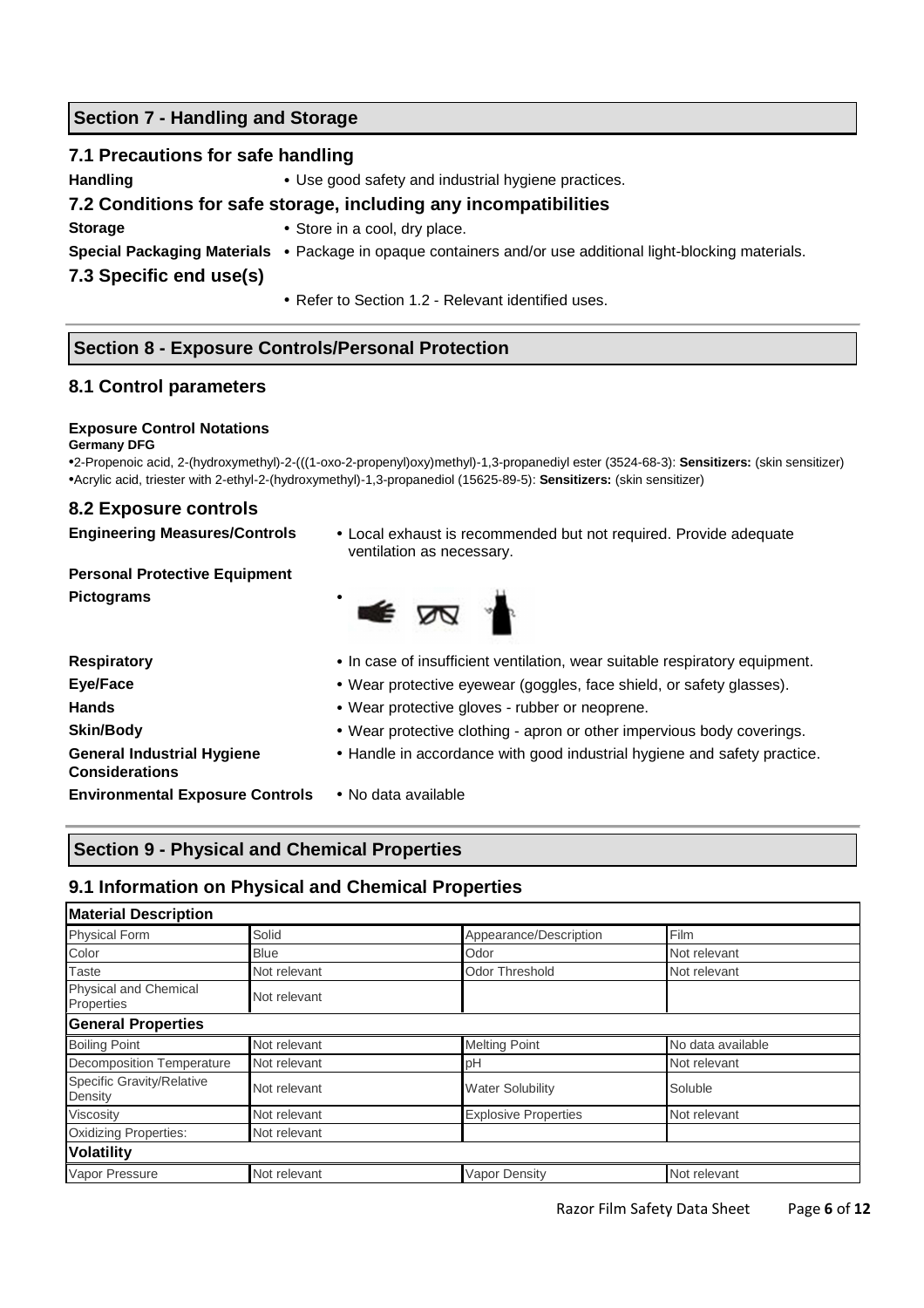| <b>Evaporation Rate</b>                      | Not relevant      |                                                       |                   |
|----------------------------------------------|-------------------|-------------------------------------------------------|-------------------|
| Flammability                                 |                   |                                                       |                   |
| <b>Flash Point</b>                           | Not relevant      | UEL                                                   | Not relevant      |
| LEL                                          | Not relevant      | Autoignition                                          | Not relevant      |
| Environmental                                |                   |                                                       |                   |
| Half-Life                                    | No data available | Octanol/Water Partition coefficient No data available |                   |
| <b>Bioaccumulation Factor</b>                | No data available | <b>Bioconcentration Factor</b>                        | No data available |
| <b>Biochemical Oxygen Demand</b><br>BOD/BOD5 | No data available | Chemical Oxygen Demand                                | No data available |
| Persistence                                  | No data available | Degradation                                           | No data available |

#### **9.2 Other Information**

#### • No data available

# **Section 10: Stability and Reactivity**

#### **10.1 Reactivity**

• No dangerous reaction known under conditions of normal use.

## **10.2 Chemical stability**

• Stable

## **10.3 Possibility of hazardous reactions**

• Hazardous polymerization will not occur.

## **10.4 Conditions to avoid**

• Excess heat. Strong light.

#### **10.5 Incompatible materials**

• No data available

## **10.6 Hazardous decomposition products**

• Hazardous decomposition products formed under fire conditions - carbon oxides, nitrogen oxides.

### **Section 11 - Toxicological Information**

### **11.1 Information on toxicological effects**

| <b>Components</b>                                                                                                 |                  |                                                                                                                                                                                                                                                                                                                                                                              |  |
|-------------------------------------------------------------------------------------------------------------------|------------------|------------------------------------------------------------------------------------------------------------------------------------------------------------------------------------------------------------------------------------------------------------------------------------------------------------------------------------------------------------------------------|--|
| Benzophenone (0.1% TO 0.3%)                                                                                       | 9                | 119-61- Acute Toxicity: Ingestion/Oral-Rat LD50 • >10 g/kg; Skin-Rabbit LD50 • 3535<br>mg/kg                                                                                                                                                                                                                                                                                 |  |
| 2-Propenoic acid, 2-(hydroxymethyl)-2-(((1-<br>oxo-2-propenyl)oxy)methyl)-1,3-propanediyl<br>ester (0.4% TO 1.5%) | $3524 -$<br>68-3 | Acute Toxicity: Ingestion/Oral-Rat LD50 • 1830 mg/kg:<br>Gastrointestinal: Ulceration or bleeding from small intestine;<br>Gastrointestinal: Ulceration or bleeding from large intestine;<br>Gastrointestinal: Other changes: Skin-Rabbit LD50 • 4 mL/kg;<br><b>Irritation:</b> Eye-Rabbit • 1 mg • Severe irritation; Skin-Rabbit • 500 mg • Moderate<br><b>lirritation</b> |  |
| Acrylic acid, triester with 2-ethyl-2-<br>(hydroxymethyl)-1,3-propanediol (0.4% TO<br>1.2%                        | 15625-<br>89-5   | Acute Toxicity: Ingestion/Oral-Rat LD50 • 5190 µL/kg; Skin-Rabbit LD50 • 5170<br>mg/kg                                                                                                                                                                                                                                                                                       |  |

| <b>GHS Properties</b>    | Classification                                         |
|--------------------------|--------------------------------------------------------|
| Acute toxicity           | EU/CLP•<br>OSHA HCS 2012 <sup>•</sup><br><b>UN GHS</b> |
| <b>Aspiration Hazard</b> | EU/CLP•<br><b>OSHA HCS 2012</b><br>UN GHS <sup>.</sup> |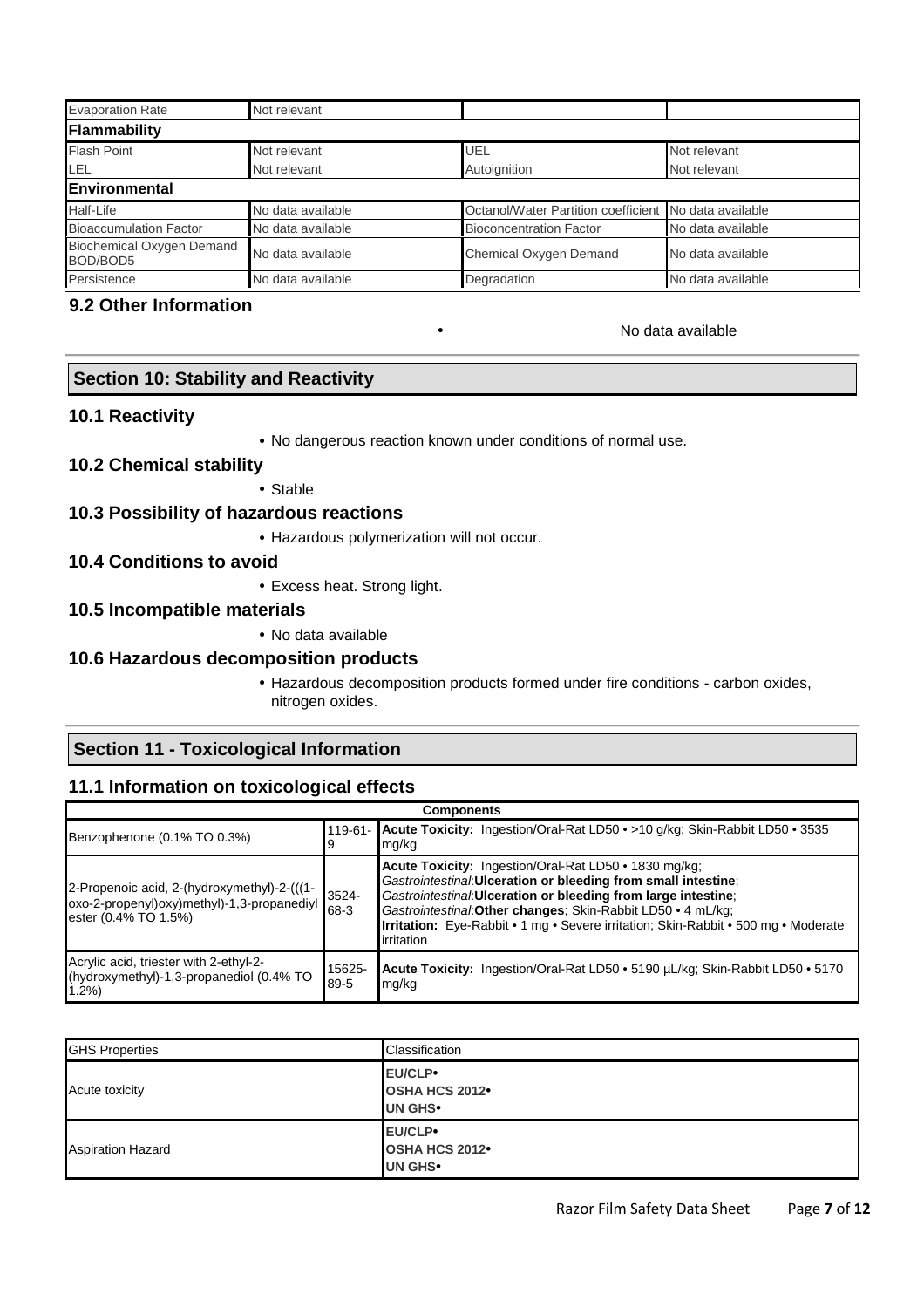| Carcinogenicity                  | <b>EU/CLP</b><br>OSHA HCS 2012 <sup>•</sup><br><b>UN GHS•</b>                                                    |
|----------------------------------|------------------------------------------------------------------------------------------------------------------|
| Germ Cell Mutagenicity           | <b>EU/CLP</b><br>OSHA HCS 2012 <sup>•</sup><br><b>UN GHS•</b>                                                    |
| Skin corrosion/Irritation        | <b>EU/CLP</b><br>OSHA HCS 2012 <sup>•</sup><br><b>UN GHS•</b>                                                    |
| Skin sensitization               | <b>EU/CLP</b> <sup>Skin</sup> Sensitizer 1<br>OSHA HCS 2012•Skin Sensitizer 1<br><b>UN GHS•Skin Sensitizer 1</b> |
| STOT-RE                          | <b>EU/CLP</b><br>OSHA HCS 2012 <sup>•</sup><br><b>UN GHS•</b>                                                    |
| STOT-SE                          | <b>EU/CLP</b><br>OSHA HCS 2012 <sup>•</sup><br><b>UN GHS•</b>                                                    |
| <b>Toxicity for Reproduction</b> | <b>EU/CLP</b><br>OSHA HCS 2012 <sup>•</sup><br><b>UN GHS•</b>                                                    |
| Respiratory sensitization        | <b>EU/CLP</b><br>OSHA HCS 2012 <sup>•</sup><br><b>UN GHS•</b>                                                    |
| Serious eye damage/Irritation    | <b>EU/CLP</b><br>OSHA HCS 2012 <sup>•</sup><br><b>UN GHS•</b>                                                    |

## **Potential Health Effects**

| <b>Inhalation</b>        |                                                         |
|--------------------------|---------------------------------------------------------|
| <b>Acute (Immediate)</b> | • May cause irritation.                                 |
| <b>Chronic (Delayed)</b> | • No data available                                     |
| Skin                     |                                                         |
| Acute (Immediate)        | • May cause an allergic skin reaction.                  |
| <b>Chronic (Delayed)</b> | • Repeated and prolonged exposure may cause irritation. |
| Eye                      |                                                         |
| Acute (Immediate)        | • May cause irritation.                                 |
| <b>Chronic (Delayed)</b> | • Repeated and prolonged exposure may cause irritation. |
| Ingestion                |                                                         |
| Acute (Immediate)        | • No data available                                     |
| <b>Chronic (Delayed)</b> | • No data available                                     |
|                          |                                                         |

# **Section 12 - Ecological Information**

# **12.1 Toxicity**

| Component                   | CAS      | Data                                                                                    | <b>Comments</b> |
|-----------------------------|----------|-----------------------------------------------------------------------------------------|-----------------|
| Benzophenone (0.1% TO 0.3%) | 119-61-9 | Crustacea: 24 Hour(s) EC50 Crustacea 0.28 mg/L;<br>Fish: 96 Hour(s) LC50 Fish 14.2 mg/L |                 |

# **12.2 Persistence and degradability**

• No data available

# **12.3 Bioaccumulative potential**

• No data available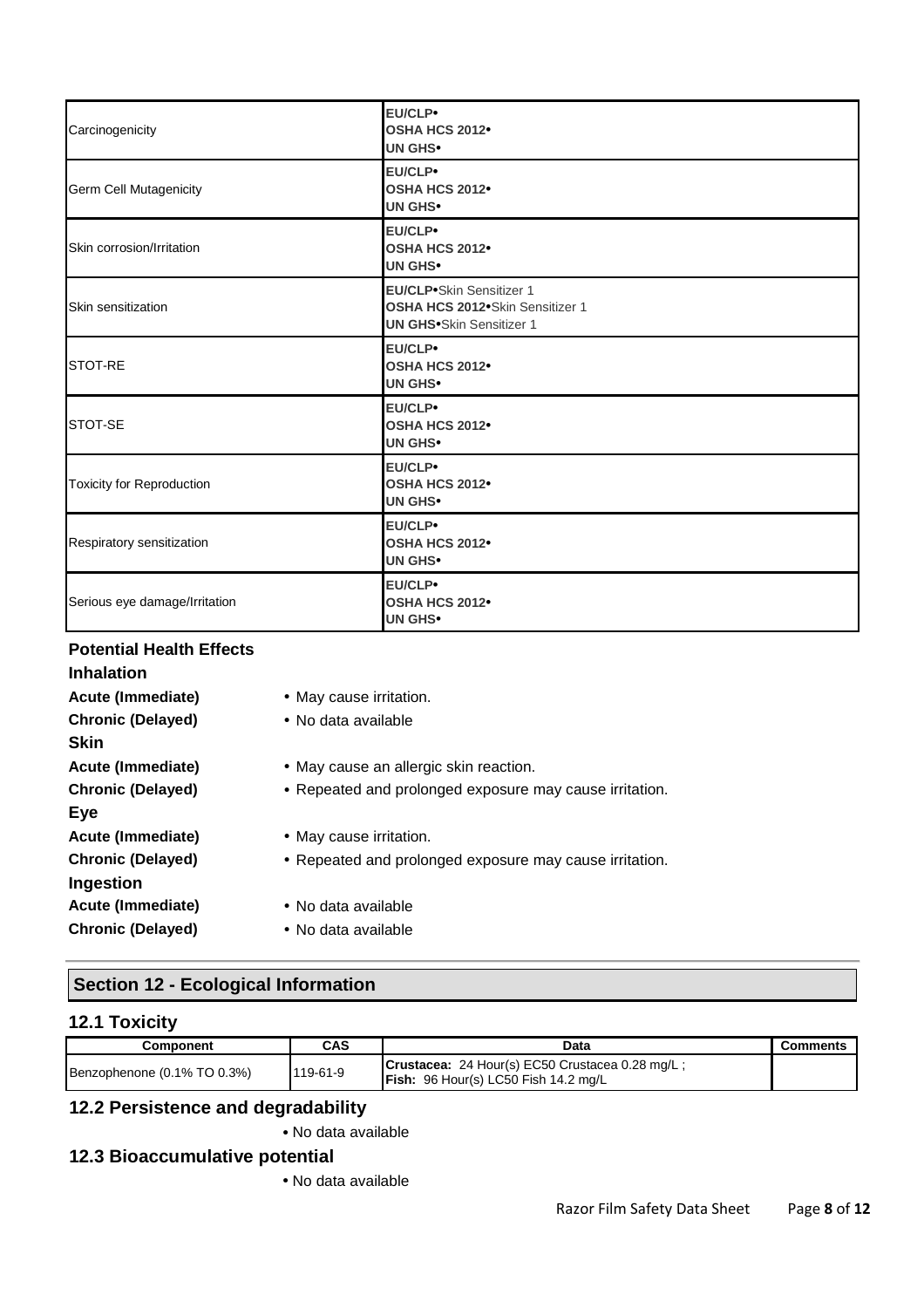## **12.4 Mobility in Soil**

• No data available

## **12.5 Results of PBT and vPvB assessment**

• No data available

## **12.6 Other adverse effects**

## **Section 13 - Disposal Considerations**

## **13.1 Waste treatment methods**

- 
- **Product waste Dispose of content in accordance with local, regional, national, and/or international** regulations.
- 
- **Packaging waste •** Dispose of container in accordance with local, regional, national, and/or international regulations.

# **Section 14 - Transport Information**

|                  | <b>14.1 UN</b><br>number | 14.2 UN proper<br>shipping name | 14.3 Transport hazard<br>class(es) | 14.4 Packing<br>group | <b>14.5 Environmental</b><br>hazards |
|------------------|--------------------------|---------------------------------|------------------------------------|-----------------------|--------------------------------------|
| <b>DOT</b>       | <b>NDA</b>               | <b>NDA</b>                      | <b>NDA</b>                         | <b>NDA</b>            | <b>NDA</b>                           |
| <b>IMO/IMDG</b>  | <b>NDA</b>               | <b>NDA</b>                      | <b>NDA</b>                         | <b>NDA</b>            | <b>NDA</b>                           |
| <b>IATA/ICAO</b> | <b>NDA</b>               | <b>NDA</b>                      | <b>NDA</b>                         | <b>NDA</b>            | <b>NDA</b>                           |

**14.6 Special precautions for user** • None specified.

**14.7 Transport in bulk according to Annex II of MARPOL 73/78 and the IBC Code 14.8 Other information** 

- 
- Not relevant.

**DOT** • Not regulated.

**IMO/IMDG** • Not regulated.

**IATA/ICAO** • Not regulated.

# **Section 15 - Regulatory Information**

# **15.1 Safety, health and environmental regulations/legislation specific for the substance or mixture**

**SARA Hazard Classifications** • Acute

| Inventory                                                                                                                 |                                                                                                             |           |           |           |     |           |  |
|---------------------------------------------------------------------------------------------------------------------------|-------------------------------------------------------------------------------------------------------------|-----------|-----------|-----------|-----|-----------|--|
| <b>Component</b>                                                                                                          | <b>Australia AICS</b><br><b>CAS</b><br><b>Canada NDSL</b><br>China<br><b>EU EINECS</b><br><b>Canada DSL</b> |           |           |           |     |           |  |
| 2-Propenoic acid, 2-<br>(hydroxymethyl)-2-<br>$(((1 - 0 \times 0 - 2 -$<br>propenyl)oxy)methyl)-<br>1,3-propanediyl ester | 3524-68-3                                                                                                   | Yes       | Yes       | No        | Yes | Yes       |  |
| Acrylic acid, triester<br>with 2-ethyl-2-<br>(hydroxymethyl)-1,3-<br>propanediol                                          | 15625-89-<br>5                                                                                              | Yes       | Yes       | <b>No</b> | Yes | Yes       |  |
| Benzophenone                                                                                                              | 119-61-9                                                                                                    | Yes       | Yes       | <b>No</b> | Yes | Yes       |  |
| Ethoxylated nonyl<br>phenol acrylate                                                                                      | 678991-31-<br>6                                                                                             | <b>No</b> | <b>No</b> | Yes       | No  | <b>No</b> |  |
| Pentaerythritol<br>Tetraacrylate                                                                                          | 4986-89-4                                                                                                   | Yes       | Yes       | No        | Yes | Yes       |  |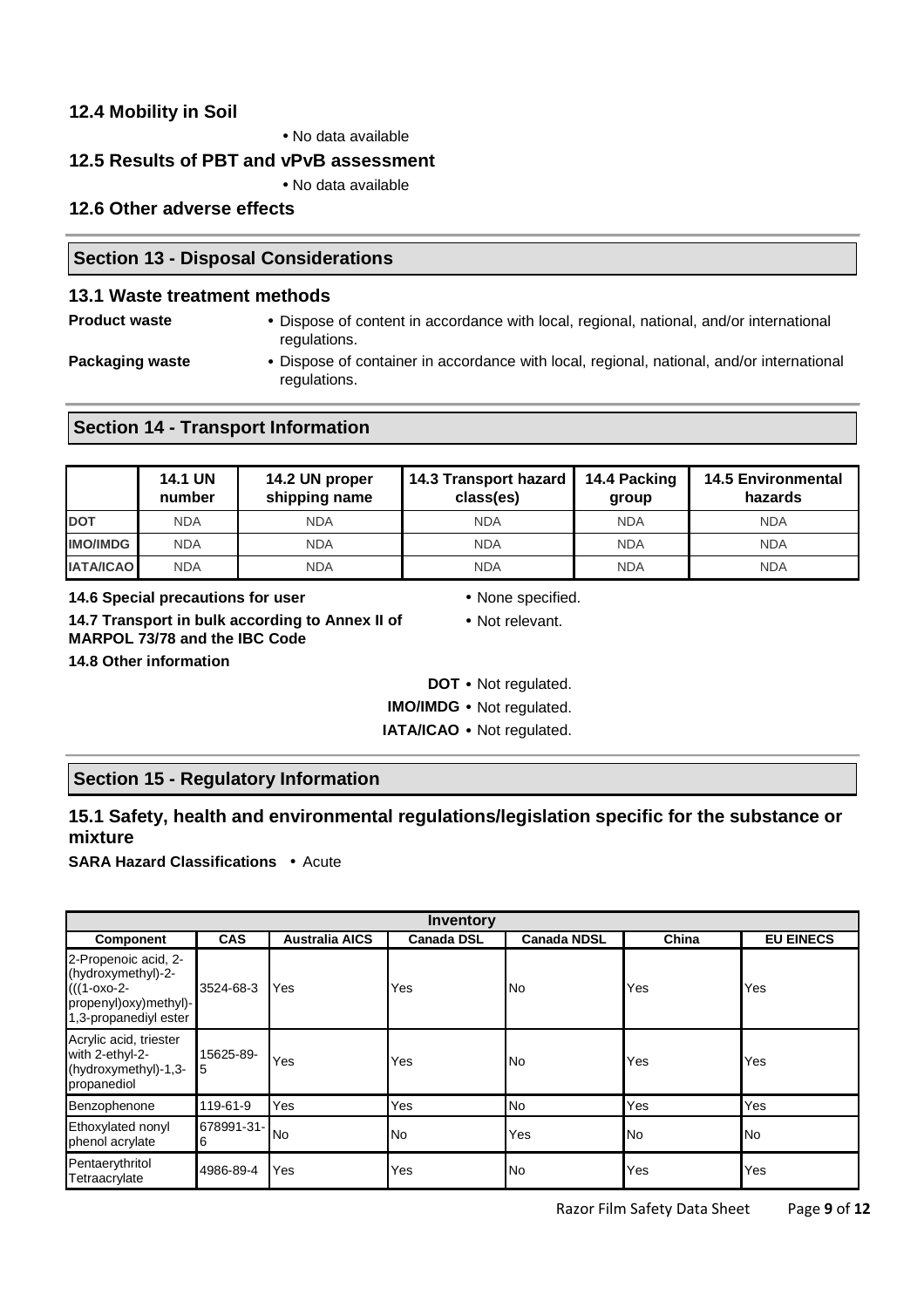| <b>Inventory (Con't.)</b>                                                                                                                 |                 |           |     |     |           |     |
|-------------------------------------------------------------------------------------------------------------------------------------------|-----------------|-----------|-----|-----|-----------|-----|
| <b>Philippines PICCS</b><br><b>CAS</b><br><b>Korea KECL</b><br><b>TSCA</b><br><b>Japan ENCS</b><br><b>New Zealand</b><br><b>Component</b> |                 |           |     |     |           |     |
| 2-Propenoic acid, 2-<br>(hydroxymethyl)-2-<br>(((1-oxo-2-<br>propenyl)oxy)methyl)-<br>1,3-propanediyl ester                               | 3524-68-3       | Yes       | Yes | Yes | Yes       | Yes |
| Acrylic acid, triester<br>with 2-ethyl-2-<br>(hydroxymethyl)-1,3-<br>propanediol                                                          | 15625-89-<br>15 | Yes       | Yes | Yes | Yes       | Yes |
| Benzophenone                                                                                                                              | 119-61-9        | Yes       | Yes | Yes | Yes       | Yes |
| Ethoxylated nonyl<br>phenol acrylate                                                                                                      | 678991-31-<br>6 | <b>No</b> | No  | No  | <b>No</b> | Yes |
| Pentaerythritol<br>Tetraacrylate                                                                                                          | 4986-89-4       | Yes       | Yes | Yes | Yes       | Yes |

# **Australia**

| ۰.<br>-<br>т.<br>v<br>× |
|-------------------------|
|-------------------------|

| Lapor                                                                                                                                  |             |                           |
|----------------------------------------------------------------------------------------------------------------------------------------|-------------|---------------------------|
| Australia - List of Designated Hazardous Substances - Classification                                                                   |             |                           |
| •Acrylic acid, triester with 2-ethyl-2-(hydroxymethyl)-1,3-propanediol                                                                 | 15625-89-5  | Xi R36/38, R43            |
| •2-Propenoic acid, 2-(hydroxymethyl)-2-(((1-oxo-2-propenyl)oxy)methyl)-1,3-propanediyl<br>ester                                        | 3524-68-3   | Xi R36/38, R43            |
| •Ethoxylated nonyl phenol acrylate                                                                                                     | 678991-31-6 | Not Listed                |
| •Pentaerythritol Tetraacrylate                                                                                                         | 4986-89-4   | Xi R36/38, R43            |
| •Benzophenone                                                                                                                          | 119-61-9    | <b>Not Listed</b>         |
| Canada                                                                                                                                 |             |                           |
| Labor                                                                                                                                  |             |                           |
| <b>Canada - WHMIS - Classifications of Substances</b>                                                                                  |             |                           |
| •Acrylic acid, triester with 2-ethyl-2-(hydroxymethyl)-1,3-propanediol                                                                 | 15625-89-5  | D <sub>2</sub> B          |
| •2-Propenoic acid, 2-(hydroxymethyl)-2-(((1-oxo-2-propenyl)oxy)methyl)-1,3-propanediyl<br>ester                                        | 3524-68-3   | <b>Not Listed</b>         |
| •Ethoxylated nonyl phenol acrylate                                                                                                     | 678991-31-6 | Not Listed                |
| •Pentaerythritol Tetraacrylate                                                                                                         | 4986-89-4   | <b>Not Listed</b>         |
| •Benzophenone                                                                                                                          | 119-61-9    | <b>Not Listed</b>         |
| <b>Europe</b>                                                                                                                          |             |                           |
|                                                                                                                                        |             |                           |
| Other                                                                                                                                  |             |                           |
| EU - CLP (1272/2008) - Annex VI - Table 3.2 - Classification<br>•Acrylic acid, triester with 2-ethyl-2-(hydroxymethyl)-1,3-propanediol | 15625-89-5  | Xi: R36/38 R43            |
| •2-Propenoic acid, 2-(hydroxymethyl)-2-(((1-oxo-2-propenyl)oxy)methyl)-1,3-propanediyl                                                 |             |                           |
| ester                                                                                                                                  | 3524-68-3   | Xi: R36/38 R43            |
| •Ethoxylated nonyl phenol acrylate                                                                                                     | 678991-31-6 | Not Listed                |
| •Pentaerythritol Tetraacrylate                                                                                                         | 4986-89-4   | Xi; R36/38 R43            |
| •Benzophenone                                                                                                                          | 119-61-9    | <b>Not Listed</b>         |
| EU - CLP (1272/2008) - Annex VI - Table 3.2 - Labelling                                                                                |             |                           |
| •Acrylic acid, triester with 2-ethyl-2-(hydroxymethyl)-1,3-propanediol                                                                 | 15625-89-5  | Xi R:36/38-43 S:(2)-39    |
| •2-Propenoic acid, 2-(hydroxymethyl)-2-(((1-oxo-2-propenyl)oxy)methyl)-1,3-propanediyl<br>ester                                        | 3524-68-3   | Xi R:36/38-43 S:(2)-39    |
| •Ethoxylated nonyl phenol acrylate                                                                                                     | 678991-31-6 | <b>Not Listed</b>         |
| •Pentaerythritol Tetraacrylate                                                                                                         | 4986-89-4   | Xi R:36/38-43 S:(2)-26-39 |
| •Benzophenone                                                                                                                          | 119-61-9    | <b>Not Listed</b>         |
| EU - CLP (1272/2008) - Annex VI - Table 3.2 - Notes - Substances and Preparations                                                      |             |                           |
| •Acrylic acid, triester with 2-ethyl-2-(hydroxymethyl)-1,3-propanediol                                                                 | 15625-89-5  | D                         |
| •2-Propenoic acid, 2-(hydroxymethyl)-2-(((1-oxo-2-propenyl)oxy)methyl)-1,3-propanediyl<br>ester                                        | 3524-68-3   | D                         |
| •Ethoxylated nonyl phenol acrylate                                                                                                     | 678991-31-6 | <b>Not Listed</b>         |
| •Pentaerythritol Tetraacrylate                                                                                                         | 4986-89-4   | D                         |
| •Benzophenone                                                                                                                          | 119-61-9    | Not Listed                |
| EU - CLP (1272/2008) - Annex VI - Table 3.2 - Safety Phrases                                                                           |             |                           |
| •Acrylic acid, triester with 2-ethyl-2-(hydroxymethyl)-1,3-propanediol                                                                 | 15625-89-5  | $S:(2)-39$                |
| •2-Propenoic acid, 2-(hydroxymethyl)-2-(((1-oxo-2-propenyl)oxy)methyl)-1,3-propanediyl<br>ester                                        | 3524-68-3   | $S:(2)-39$                |

Razor Film Safety Data Sheet Page **10** of **12**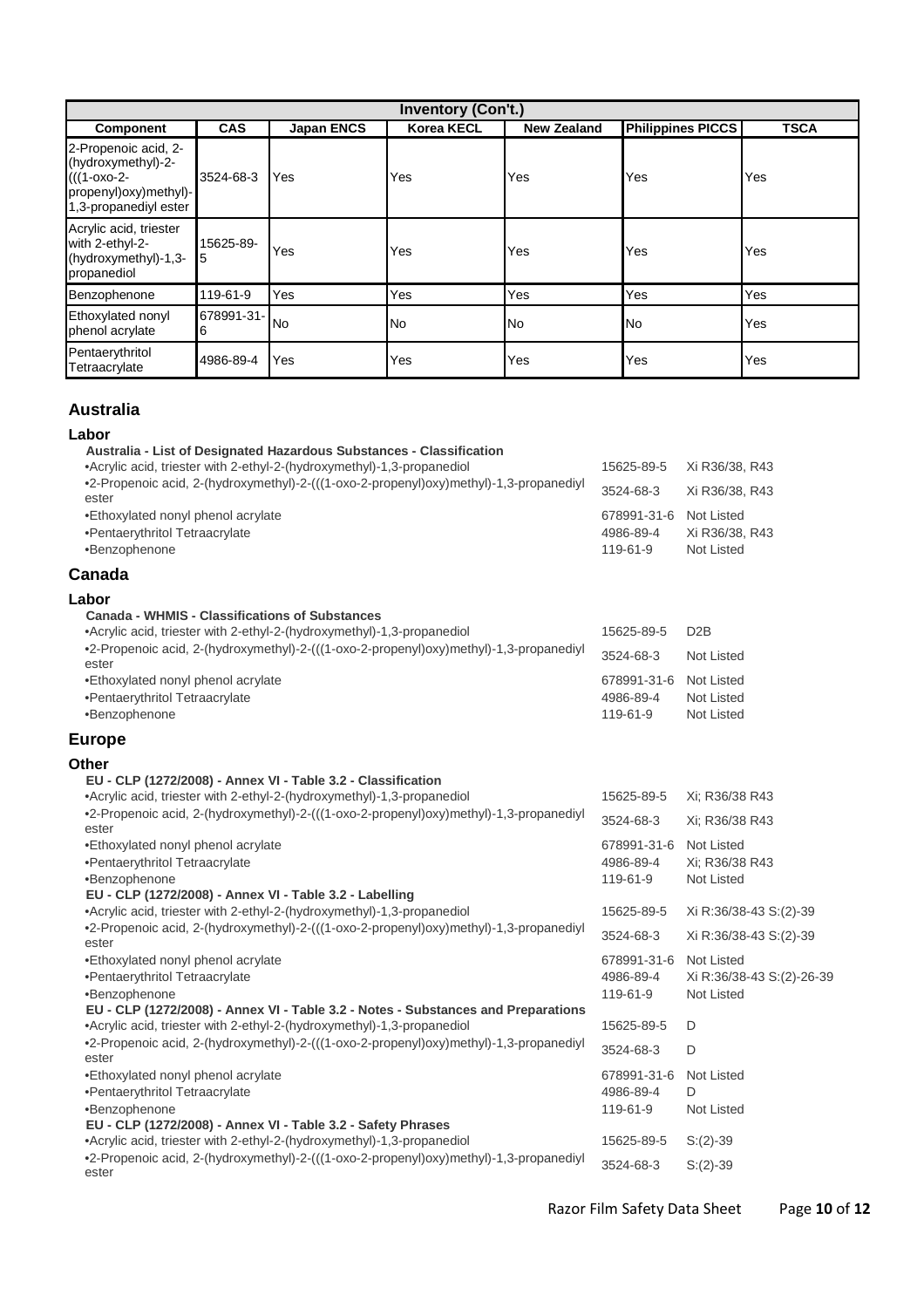| •Ethoxylated nonyl phenol acrylate                                                                | 678991-31-6 | Not Listed         |
|---------------------------------------------------------------------------------------------------|-------------|--------------------|
| •Pentaerythritol Tetraacrylate                                                                    | 4986-89-4   | $S:(2)-26-39$      |
| •Benzophenone                                                                                     | 119-61-9    | Not Listed         |
| EU - Endocrine Disrupters (COM (2001)262) - Candidate List of Substances                          |             |                    |
| •Acrylic acid, triester with 2-ethyl-2-(hydroxymethyl)-1,3-propanediol                            | 15625-89-5  | Not Listed         |
| •2-Propenoic acid, 2-(hydroxymethyl)-2-(((1-oxo-2-propenyl)oxy)methyl)-1,3-propanediyl<br>ester   | 3524-68-3   | Not Listed         |
| •Ethoxylated nonyl phenol acrylate                                                                | 678991-31-6 | Not Listed         |
| •Pentaerythritol Tetraacrylate                                                                    | 4986-89-4   | Not Listed         |
| •Benzophenone                                                                                     | 119-61-9    | Group III Chemical |
| EU - Existing Substance Regulation (793/93/EEC) - Evaluation of Existing HPV Chemicals (REPEALED) |             |                    |
| •Acrylic acid, triester with 2-ethyl-2-(hydroxymethyl)-1,3-propanediol                            | 15625-89-5  |                    |
| •2-Propenoic acid, 2-(hydroxymethyl)-2-(((1-oxo-2-propenyl)oxy)methyl)-1,3-propanediyl<br>ester   | 3524-68-3   | Not Listed         |
| •Ethoxylated nonyl phenol acrylate                                                                | 678991-31-6 | Not Listed         |
| •Pentaerythritol Tetraacrylate                                                                    | 4986-89-4   | Not Listed         |
| •Benzophenone                                                                                     | 119-61-9    |                    |

# **Germany**

#### **Environment**

#### **Germany - Water Classification (VwVwS) - Annex 2 - Water Hazard Classes**

| •Acrylic acid, triester with 2-ethyl-2-(hydroxymethyl)-1,3-propanediol                          | 15625-89-5  | ID Number 1845, hazard<br>class 1 - low hazard to<br>waters |
|-------------------------------------------------------------------------------------------------|-------------|-------------------------------------------------------------|
| •2-Propenoic acid, 2-(hydroxymethyl)-2-(((1-oxo-2-propenyl)oxy)methyl)-1,3-propanediyl<br>ester | 3524-68-3   | Not Listed                                                  |
| •Ethoxylated nonyl phenol acrylate                                                              | 678991-31-6 | Not Listed                                                  |
| •Pentaerythritol Tetraacrylate                                                                  | 4986-89-4   | Not Listed                                                  |
| •Benzophenone                                                                                   | 119-61-9    | Not Listed                                                  |
| Germany - Water Classification (VwVwS) - Annex 3                                                |             |                                                             |
| •Acrylic acid, triester with 2-ethyl-2-(hydroxymethyl)-1,3-propanediol                          | 15625-89-5  | Not Listed                                                  |
| •2-Propenoic acid, 2-(hydroxymethyl)-2-(((1-oxo-2-propenyl)oxy)methyl)-1,3-propanediyl<br>ester | 3524-68-3   | Not Listed                                                  |
| •Ethoxylated nonyl phenol acrylate                                                              | 678991-31-6 | Not Listed                                                  |
| •Pentaerythritol Tetraacrylate                                                                  | 4986-89-4   | Not Listed                                                  |
| •Benzophenone                                                                                   | 119-61-9    | ID Number 2024, hazard<br>class 2 - hazard to waters        |

#### **Japan**

#### **Other**

#### **Japan - Chemical Substance Control Law (CSCL) - Examined Existing Chemical Substances**

| •Acrylic acid, triester with 2-ethyl-2-(hydroxymethyl)-1,3-propanediol                          | 15625-89-5  | Non-biodegradable/Low<br>bioconcentration                                             |
|-------------------------------------------------------------------------------------------------|-------------|---------------------------------------------------------------------------------------|
| •2-Propenoic acid, 2-(hydroxymethyl)-2-(((1-oxo-2-propenyl)oxy)methyl)-1,3-propanediyl<br>ester | 3524-68-3   | Non-biodegradable/Low<br>bioconcentration                                             |
| •Ethoxylated nonyl phenol acrylate                                                              | 678991-31-6 | Not Listed                                                                            |
| •Pentaerythritol Tetraacrylate                                                                  | 4986-89-4   | Not Listed                                                                            |
| •Benzophenone                                                                                   | 119-61-9    | Non-biodegradable/Low<br>bioconcentration                                             |
| Japan - Fire Service Law - Hazardous Materials                                                  |             |                                                                                       |
| •Acrylic acid, triester with 2-ethyl-2-(hydroxymethyl)-1,3-propanediol                          | 15625-89-5  | Group 4 - Flammable liquids<br>III (listed under 3rd Class<br>petroleums - insoluble) |
| •2-Propenoic acid, 2-(hydroxymethyl)-2-(((1-oxo-2-propenyl)oxy)methyl)-1,3-propanediyl<br>ester | 3524-68-3   | Group 4 - Flammable liquids<br>III (listed under 3rd Class<br>petroleums - insoluble) |
| •Ethoxylated nonyl phenol acrylate                                                              | 678991-31-6 | Not Listed                                                                            |
| •Pentaerythritol Tetraacrylate                                                                  | 4986-89-4   | Not Listed                                                                            |
| •Benzophenone                                                                                   | 119-61-9    | Not Listed                                                                            |
| United States - California                                                                      |             |                                                                                       |
| <b>Environment</b>                                                                              |             |                                                                                       |
| U.S. - California - Proposition 65 - Carcinogens List                                           |             |                                                                                       |
|                                                                                                 |             |                                                                                       |

•Acrylic acid, triester with 2-ethyl-2-(hydroxymethyl)-1,3-propanediol 15625-89-5 Not Listed •2-Propenoic acid, 2-(hydroxymethyl)-2-(((1-oxo-2-propenyl)oxy)methyl)-1,3-propanediyl ester 3524-68-3 Not Listed